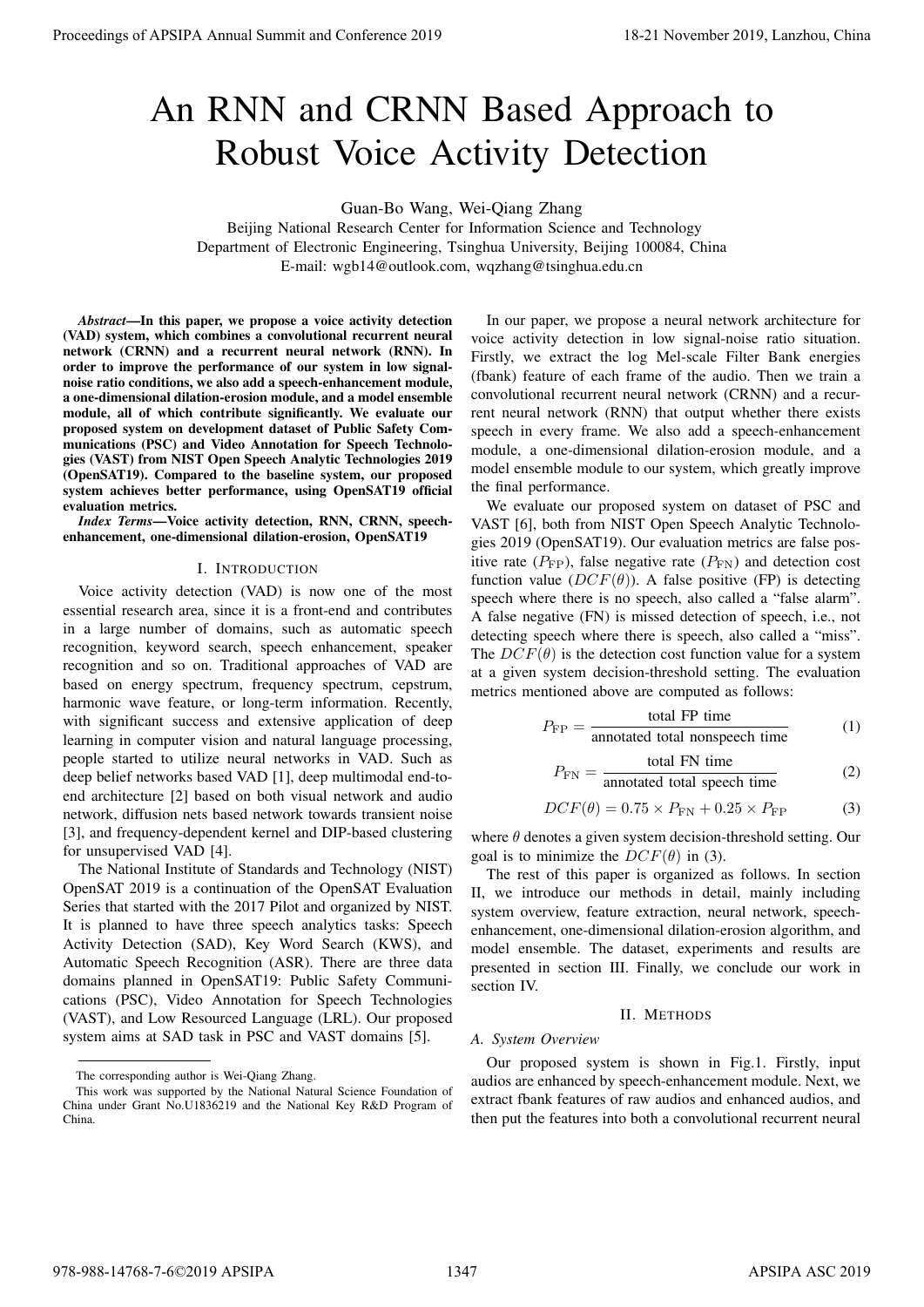

Fig. 1. Overall architecture of proposed system.

network (CRNN) and a recurrent neural network (RNN). The two networks will output speech existence in every frame separately. Finally, we pass the output to the model ensemble module and one-dimensional dilation-erosion module and get the final output.

# *B. Feature Extraction*

In this part of the system, we follow the work in [7]. To imitate non-linear response to the sound spectrum of human ear, we choose the log Mel-scale Filter Bank energies (fbank) feature. First, we convert sampling rate of input audios to 16 kHz, and divide each audio into frames. The frame length is 20 ms and the frame shift is 10 ms. Then we extract fbank feature of each frame, applying 40 mel-scale filters on the magnitude spectrum, which cover the entire range from 0 to 8000 Hz. After that, we take logarithm on the amplitude and then get the fbank feature. Finally, in order to be prepared to be fed into neural networks, the extracted feature is normalized to zero mean and unit standard deviation.

## *C. Neural Network*

In this part of our proposed system, we train two different neural networks, a CRNN and an RNN. Both networks are shown in Fig.2. We cut input feature into 64-frame length segments, so the input shape is  $64\times40$ . In CRNN structure, the first two layers are 2-dimensional convolution (Conv-2D) layers, and the next two layers are bi-directional gated recurrent unit (bi-GRU) layers. The final layer is a fullyconnected layer, which outputs whether speech exists in each frame. In RNN structure, there are 4 bi-GRU layers after the input layer, and the final layer is a fully-connected layer, which outputs whether speech exists in each frame.

# *D. Speech-Enhancement*

In this module, our work is based on a regression approach to speech enhancement based on deep neural networks (DNN) [8]. To train the speech-enhancement model, we utilize the same datasets, the same neural network, and the same training method mentioned or provided in [8]. We add noise audio



Fig. 2. The architecture of CRNN and RNN.

to clean speech audio and get noisy speech. Then both noisy speech and clean speech are fed into the DNN as input and output of the network separately. In this way, we get a DNN based speech-enhancement module. We also listen to the output of the module, and although the speech enhancement results don't sound perfect, it does improve the VAD performance.

# *E. One-Dimensional Dilation-Erosion*

Due to the defect of speech-enhancement, speech is inevitably weakened when background noise is reduced. Therefore, some "holes" that appear in speech segments in output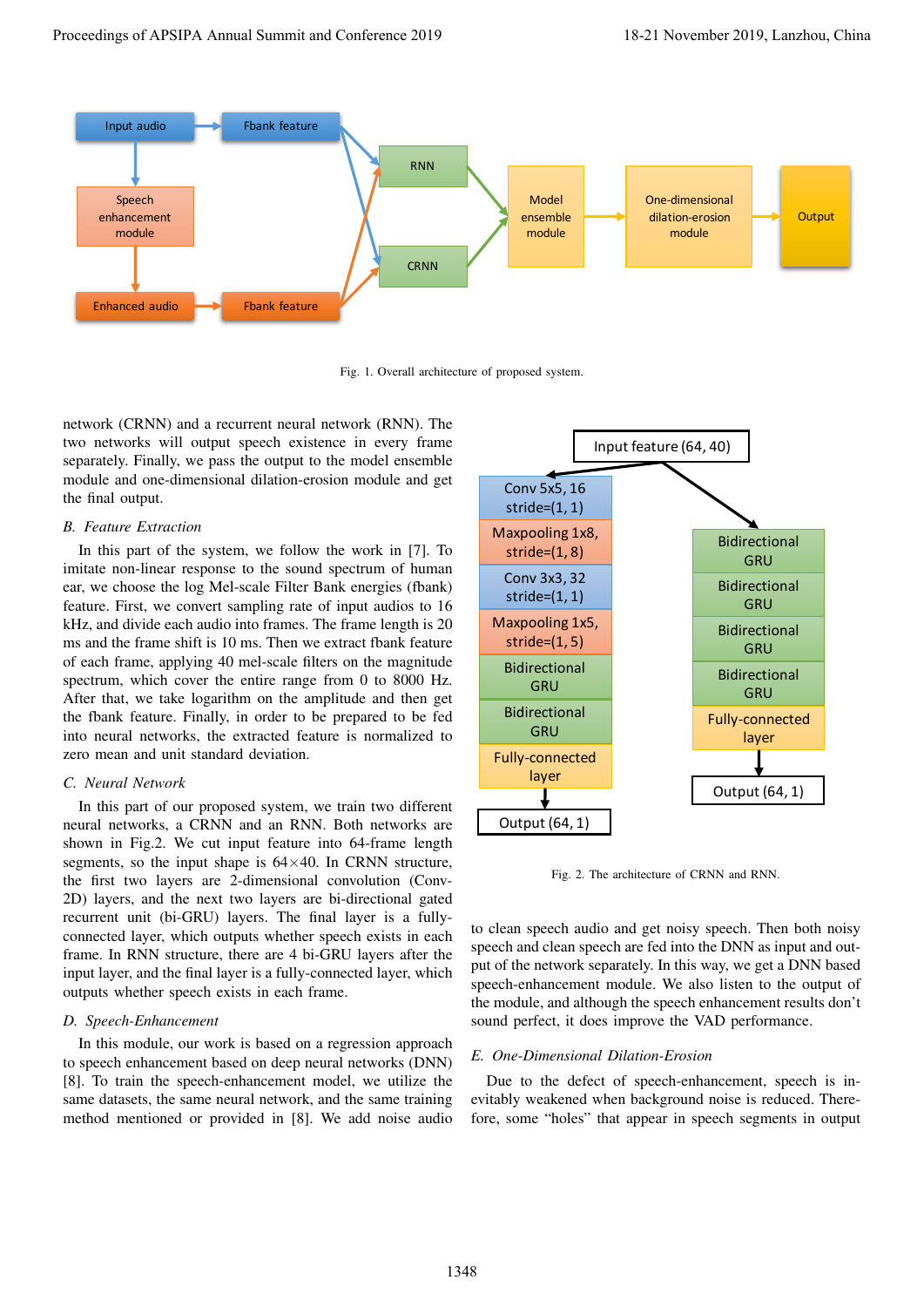need to be patched, and some boundaries need to be expanded. The dilation-erosion algorithm is widely used in computer vision area, which means dilating or eroding white area on binary image. In our system output, each audio is divided into several segments marked speech or nonspeech, and this is just like a one-dimensional binary image. Therefore, our onedimensional dilation-erosion algorithm is dilating or eroding speech segments of output. The specific algorithm is implemented as Algorithm 1.

Algorithm 1 One-Dimensional Dilation-Erosion Algorithm

Input: mode, bias for all segment do if  $mode = dilation$  then if segment state  $=$  speech then  $segment\_start\_time \Leftarrow segment\_start\_time$ bias  $segment\_end\_time \Leftarrow segment\_end\_time + bias$ else // segment\_state = nonspeech  $segment\_start\_time \Leftarrow segment\_start\_time +$ bias segment\_end\_time  $\Leftarrow$  segment\_end\_time – bias end if else  $// mode = erosion$ if segment\_state = speech then  $segment\_start\_time \Leftarrow segment\_start\_time +$ bias segment end time  $\Leftarrow$  segment end time – bias else // segment\_state = nonspeech  $segment\_start\_time \Leftarrow segment\_start\_time$ bias  $segment\_end\_time \Leftarrow segment\_end\_time + bias$ end if end if end for for all segment do if  $segment\_start\_time > segment\_end\_time$  then delete segment end if end for Proceedings of APSIPA Annual Summit at Conference 2019<br>
and Distribution that the conference and conference and conference 2019 18-21 November 2019 18-21 November 2019<br>
The distribution of the conference 2019 18-21 Novemb

# *F. Model Ensemble*

In order to get better performance, we add model ensemble module to our proposed VAD system, a commonly applied strategy. We choose the BUT phoneme recognizer [9] as our ensemble model, which is also our baseline system. The method for model ensemble is WCombSum algorithm [10] used in keyword search (KWS) area. WCombSum is computed as follows:

$$
s = \sum_{i=1}^{N} w_i \times s_i \tag{4}
$$

where  $w_i$  denotes weight of each system, and  $s_i$  denotes confidence score for each system. We normalize the output of each system into a range of 0 to 1, so that we can find the optimal threshold  $\theta$  within a certain range to minimize the  $DCF(\theta)$ .

## III. EXPERIMENTS AND RESULTS

## *A. Dataset*

We use a total of four datasets, PSC training data set (PSC\_train), PSC development data set (PSC\_dev), VAST development data set in 2017 (17VAST dev), and VAST development data set (VAST dev), three of them provided in OpenSAT19 and one provided in OpenSAT17. Each dataset mentioned above has its own transcripts. There are 131.2 hours of audio in PSC\_train set, 5 hours in PSC\_dev, 13.3 hours in 17VAST\_dev, and 13.5 hours in VAST\_dev, including speeches with no background, quiet background, loud background or babble.

## *B. Experiment*

We choose PSC\_train set as our training set, and PSC\_dev set as well as VAST dev set as our test set.

During the training phase, we feed acoustic feature and transcripts of PSC\_train set into our CRNN and RNN models. Batch normalization [11] and dropout [12] are used in training phase, which are not shown in Fig.2. Our models are trained using Adam optimizer [13], with initial learning rate 0.001. Binary cross-entropy is used as the loss function and the batch size is 256. We randomly select 20% of training set as validation set. The training will be stopped after 100 epochs, and we also use early stopping strategy when the validation loss stops degrading for 10 epochs. Our evaluation metric is the  $DCF(\theta)$  mentioned in section I.

When it comes to the test phase, we put the audio in test set into speech enhancement module, and get enhanced audio. Features of both raw audio and enhanced audio are put into our trained models. The outputs of neural networks and BUT phoneme recognizer will pass model ensemble module and one-dimensional dilation-erosion module. In the end, we get the final output of our proposed system. We evaluate the system using the  $DCF(\theta)$ , with a collar of 500 ms between each speech and nonspeech.

Additionally, we also feed audio feature and transcripts of 17VAST dev set into our neural networks when evaluating the performance in VAST\_dev set. This does work effectively, because the 17VAST dev set can supplement the noise information of the VAST set, which is not available in the PSC set. Noticing the data imbalance in VAST set, we use weighted cross-entropy loss function computed as follows:

$$
Loss = -\frac{1}{N} \sum w_S \hat{y}_t \log(y_t) + w_N (1 - \hat{y}_t) \log(1 - y_t)
$$
 (5)

where  $y_t$  denotes the output of each frame,  $\hat{y}_t$  denotes the ground-truth label, and  $w_S$  and  $w_N$  denote the weights of speech and nonspeech frames, respectively.